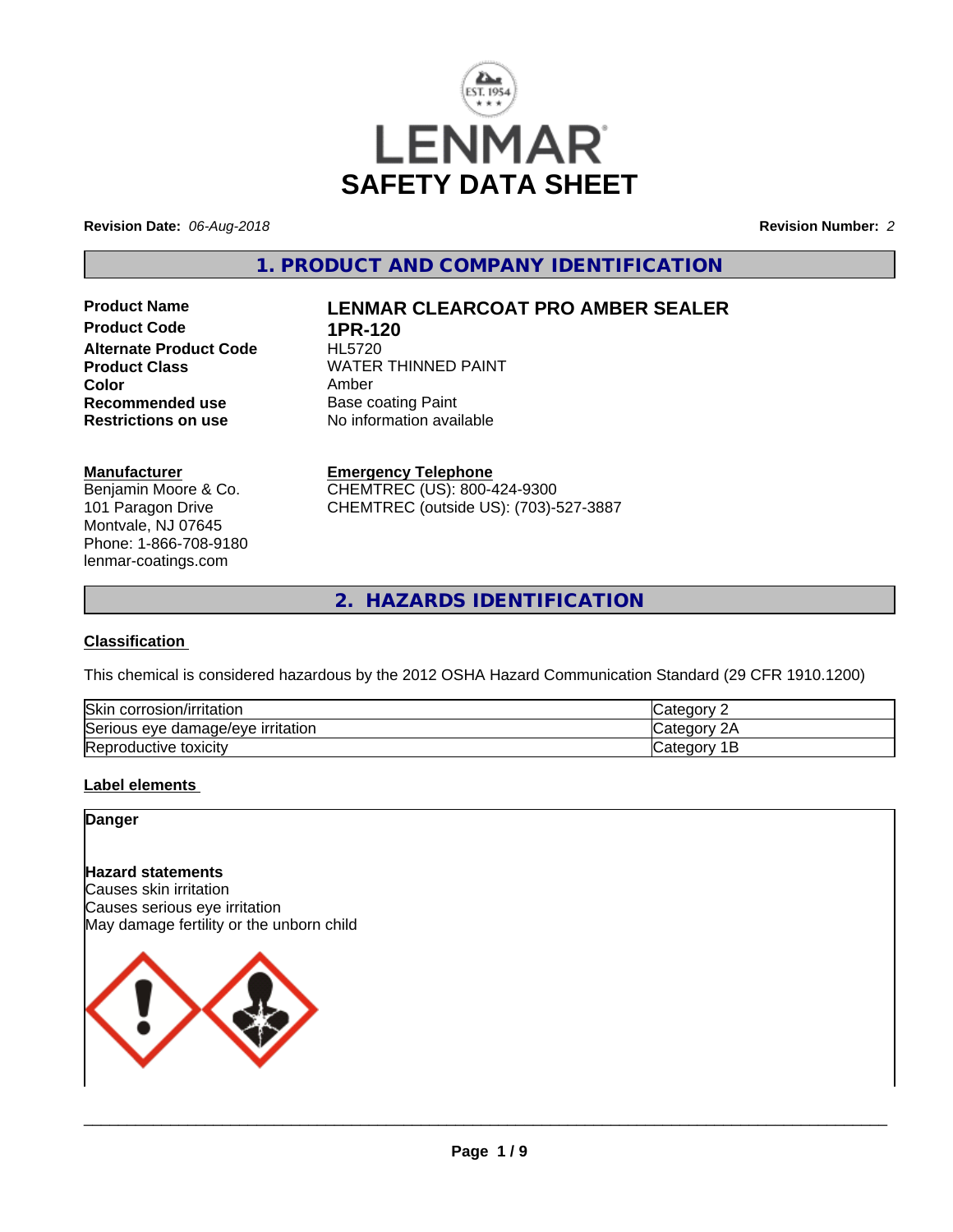**Appearance** liquid **Odor 11 Construction Odor 11 Construction Odor 11 Construction Odor I Construction Odor I Construction Odor I Construction Odor I Construction Odor I Constructio** 

#### **Precautionary Statements - Prevention**

Obtain special instructions before use Do not handle until all safety precautions have been read and understood Use personal protective equipment as required Wash face, hands and any exposed skin thoroughly after handling Wear eye/face protection

#### **Precautionary Statements - Response**

IF exposed or concerned: Get medical advice/attention **Eyes** IF IN EYES: Rinse cautiously with water for several minutes. Remove contact lenses, if present and easy to do. Continue rinsing If eye irritation persists: Get medical advice/attention **Skin** IF ON SKIN: Wash with plenty of soap and water

\_\_\_\_\_\_\_\_\_\_\_\_\_\_\_\_\_\_\_\_\_\_\_\_\_\_\_\_\_\_\_\_\_\_\_\_\_\_\_\_\_\_\_\_\_\_\_\_\_\_\_\_\_\_\_\_\_\_\_\_\_\_\_\_\_\_\_\_\_\_\_\_\_\_\_\_\_\_\_\_\_\_\_\_\_\_\_\_\_\_\_\_\_

If skin irritation occurs: Get medical advice/attention Take off contaminated clothing and wash before reuse

#### **Precautionary Statements - Storage**

Store locked up

#### **Precautionary Statements - Disposal**

Dispose of contents/container to an approved waste disposal plant

#### **Hazards not otherwise classified (HNOC)**

Not applicable

### **Other information**

No information available

# **3. COMPOSITION INFORMATION ON COMPONENTS**

| Chemical<br>name                                    | $\sim$ $\sim$<br>IVU.<br>uno             | $\overline{\phantom{a}}$<br>м.<br>70 |
|-----------------------------------------------------|------------------------------------------|--------------------------------------|
| -pvrro'<br>rolidinone <sup>.</sup><br>∙Metr<br>nvi- | $\sim$<br>07 <sup>o</sup><br>.<br>. JU-′ |                                      |
| $\qquad \qquad$<br>Friethylamine                    | ، ہ<br>$\sim$<br>-44-2<br>$\sim$ $\sim$  |                                      |

|                       | 4. FIRST AID MEASURES                                                                                    |
|-----------------------|----------------------------------------------------------------------------------------------------------|
| <b>General Advice</b> | No hazards which require special first aid measures.                                                     |
| <b>Eye Contact</b>    | Rinse thoroughly with plenty of water for at least 15 minutes and consult a<br>physician.                |
| <b>Skin Contact</b>   | Wash off immediately with soap and plenty of water while removing all<br>contaminated clothes and shoes. |
| <b>Inhalation</b>     | Move to fresh air. If symptoms persist, call a physician.                                                |
|                       |                                                                                                          |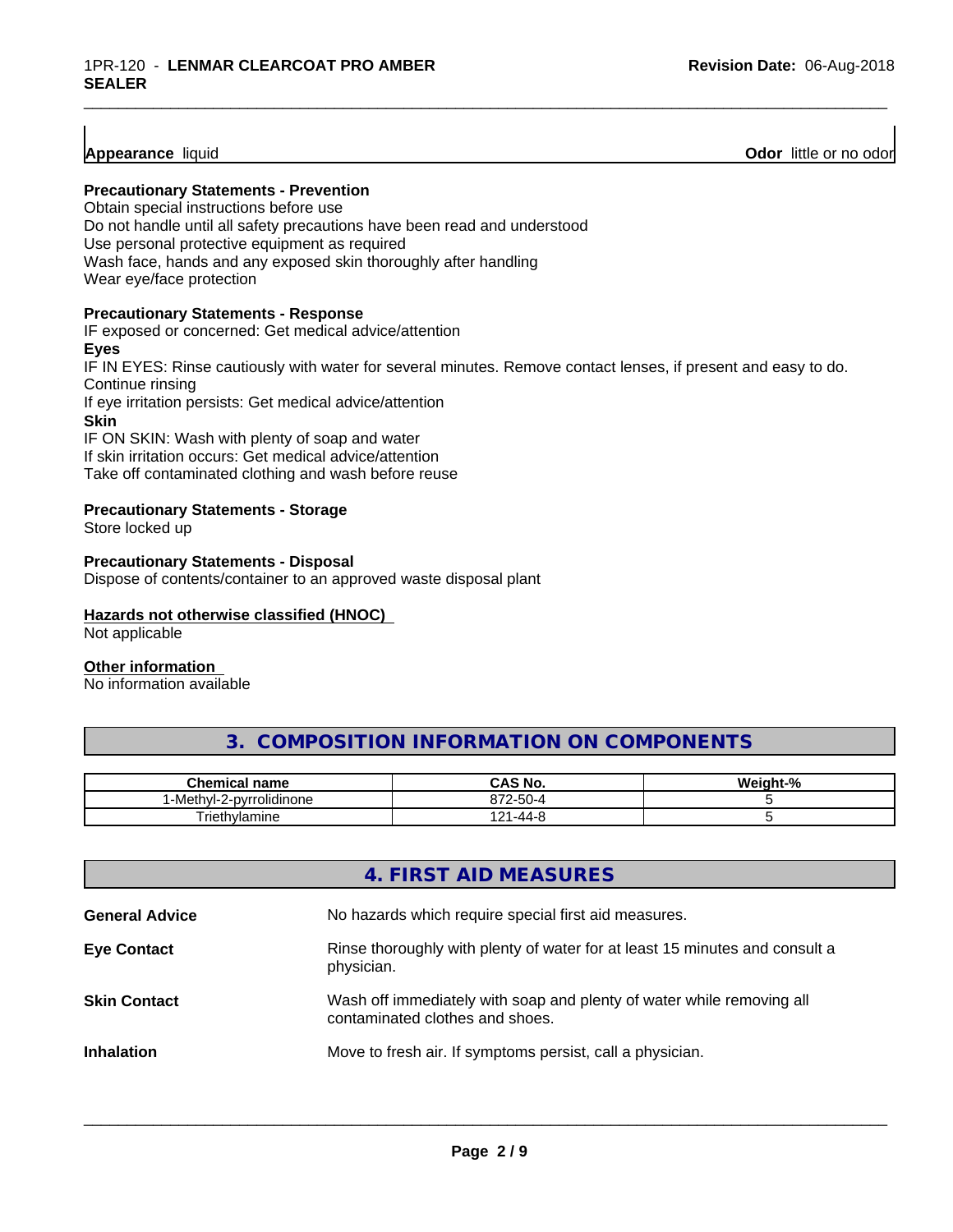| Ingestion                                                                           |                                                               | Clean mouth with water and afterwards drink plenty of water. Consult a physician<br>if necessary. |                                                                                                                 |                                |
|-------------------------------------------------------------------------------------|---------------------------------------------------------------|---------------------------------------------------------------------------------------------------|-----------------------------------------------------------------------------------------------------------------|--------------------------------|
| <b>Most Important</b>                                                               | <b>Symptoms/Effects</b>                                       | None known.                                                                                       |                                                                                                                 |                                |
|                                                                                     | <b>Notes To Physician</b>                                     | Treat symptomatically.                                                                            |                                                                                                                 |                                |
|                                                                                     |                                                               |                                                                                                   | 5. FIRE-FIGHTING MEASURES                                                                                       |                                |
| <b>Suitable Extinguishing Media</b>                                                 |                                                               |                                                                                                   | Use extinguishing measures that are appropriate to local<br>circumstances and the surrounding environment.      |                                |
| <b>Protective Equipment And Precautions For</b><br><b>Firefighters</b>              |                                                               | and full protective gear.                                                                         | As in any fire, wear self-contained breathing apparatus<br>pressure-demand, MSHA/NIOSH (approved or equivalent) |                                |
| <b>Specific Hazards Arising From The Chemical</b>                                   |                                                               | Closed containers may rupture if exposed to fire or<br>extreme heat.                              |                                                                                                                 |                                |
| <b>Sensitivity To Mechanical Impact</b>                                             |                                                               | No                                                                                                |                                                                                                                 |                                |
|                                                                                     | <b>Sensitivity To Static Discharge</b>                        |                                                                                                   | No                                                                                                              |                                |
| <b>Flash Point Data</b><br><b>Method</b>                                            | Flash Point (°F)<br>Flash Point (°C)                          |                                                                                                   | Not applicable<br>Not applicable<br>Not applicable                                                              |                                |
|                                                                                     | <b>Flammability Limits In Air</b>                             |                                                                                                   |                                                                                                                 |                                |
|                                                                                     | Lower flammability limit:<br><b>Upper flammability limit:</b> |                                                                                                   | Not applicable<br>Not applicable                                                                                |                                |
| <b>NFPA</b>                                                                         | Health: 2                                                     | Flammability: 0                                                                                   | Instability: 0                                                                                                  | <b>Special: Not Applicable</b> |
| <b>NFPA Legend</b><br>0 - Not Hazardous<br>1 - Slightly<br>2 - Moderate<br>3 - High |                                                               |                                                                                                   |                                                                                                                 |                                |

4 - Severe

*The ratings assigned are only suggested ratings, the contractor/employer has ultimate responsibilities for NFPA ratings where this system is used.*

*Additional information regarding the NFPA rating system is available from the National Fire Protection Agency (NFPA) at www.nfpa.org.*

# **6. ACCIDENTAL RELEASE MEASURES**

**Personal Precautions** Avoid contact with skin, eyes and clothing. Ensure adequate ventilation.

 $\overline{\phantom{a}}$  ,  $\overline{\phantom{a}}$  ,  $\overline{\phantom{a}}$  ,  $\overline{\phantom{a}}$  ,  $\overline{\phantom{a}}$  ,  $\overline{\phantom{a}}$  ,  $\overline{\phantom{a}}$  ,  $\overline{\phantom{a}}$  ,  $\overline{\phantom{a}}$  ,  $\overline{\phantom{a}}$  ,  $\overline{\phantom{a}}$  ,  $\overline{\phantom{a}}$  ,  $\overline{\phantom{a}}$  ,  $\overline{\phantom{a}}$  ,  $\overline{\phantom{a}}$  ,  $\overline{\phantom{a}}$ 

**Other Information** Prevent further leakage or spillage if safe to do so.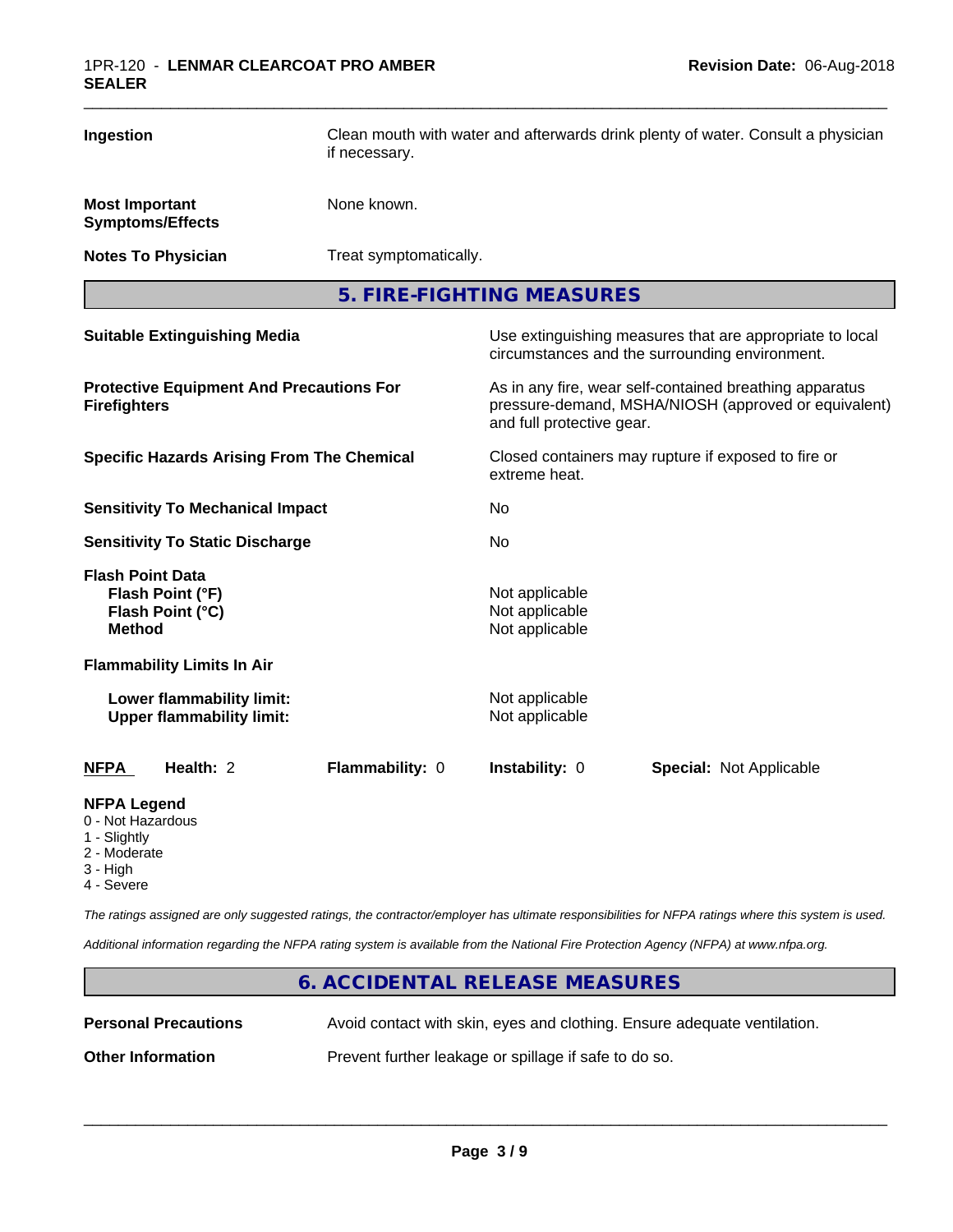| <b>Environmental precautions</b> | See Section 12 for additional Ecological Information.                                                                                                                            |  |
|----------------------------------|----------------------------------------------------------------------------------------------------------------------------------------------------------------------------------|--|
| <b>Methods for Cleaning Up</b>   | Soak up with inert absorbent material. Sweep up and shovel into suitable<br>containers for disposal.                                                                             |  |
|                                  | 7. HANDLING AND STORAGE                                                                                                                                                          |  |
| <b>Handling</b>                  | Avoid contact with skin, eyes and clothing. Avoid breathing vapors, spray mists or<br>sanding dust. In case of insufficient ventilation, wear suitable respiratory<br>equipment. |  |
| <b>Storage</b>                   | Keep container tightly closed. Keep out of the reach of children.                                                                                                                |  |
| <b>Incompatible Materials</b>    | No information available                                                                                                                                                         |  |
|                                  |                                                                                                                                                                                  |  |

\_\_\_\_\_\_\_\_\_\_\_\_\_\_\_\_\_\_\_\_\_\_\_\_\_\_\_\_\_\_\_\_\_\_\_\_\_\_\_\_\_\_\_\_\_\_\_\_\_\_\_\_\_\_\_\_\_\_\_\_\_\_\_\_\_\_\_\_\_\_\_\_\_\_\_\_\_\_\_\_\_\_\_\_\_\_\_\_\_\_\_\_\_

# **8. EXPOSURE CONTROLS/PERSONAL PROTECTION**

#### **Exposure Limits**

| <b>Chemical name</b> | <b>ACGIH TLV</b> | <b>OSHA PEL</b>    |
|----------------------|------------------|--------------------|
| Triethylamine        | $0.5$ ppm - TWA  | 25 ppm - TWA       |
|                      | 1 ppm - STEL     | 100 mg/m $3$ - TWA |
|                      | <b>Skin</b>      |                    |

#### **Legend**

ACGIH - American Conference of Governmental Industrial Hygienists Exposure Limits OSHA - Occupational Safety & Health Administration Exposure Limits N/E - Not Established

| <b>Engineering Measures</b>                                                           | Ensure adequate ventilation, especially in confined areas.                                                                                                  |  |
|---------------------------------------------------------------------------------------|-------------------------------------------------------------------------------------------------------------------------------------------------------------|--|
| <b>Personal Protective Equipment</b>                                                  |                                                                                                                                                             |  |
| <b>Eye/Face Protection</b><br><b>Skin Protection</b><br><b>Respiratory Protection</b> | Safety glasses with side-shields.<br>Protective gloves and impervious clothing.<br>In case of insufficient ventilation wear suitable respiratory equipment. |  |
| <b>Hygiene Measures</b>                                                               | Avoid contact with skin, eyes and clothing. Remove and wash contaminated<br>clothing before re-use. Wash thoroughly after handling.                         |  |

# **9. PHYSICAL AND CHEMICAL PROPERTIES**

| Appearance                  | liquid                   |
|-----------------------------|--------------------------|
| Odor                        | little or no odor        |
| <b>Odor Threshold</b>       | No information available |
| Density (Ibs/gal)           | $8.3 - 8.7$              |
| <b>Specific Gravity</b>     | $1.00 - 1.04$            |
| рH                          | No information available |
| <b>Viscosity (cps)</b>      | No information available |
| Solubility(ies)             | No information available |
| <b>Water solubility</b>     | No information available |
| <b>Evaporation Rate</b>     | No information available |
| Vapor pressure @20 °C (kPa) | No information available |
| Vapor density               | No information available |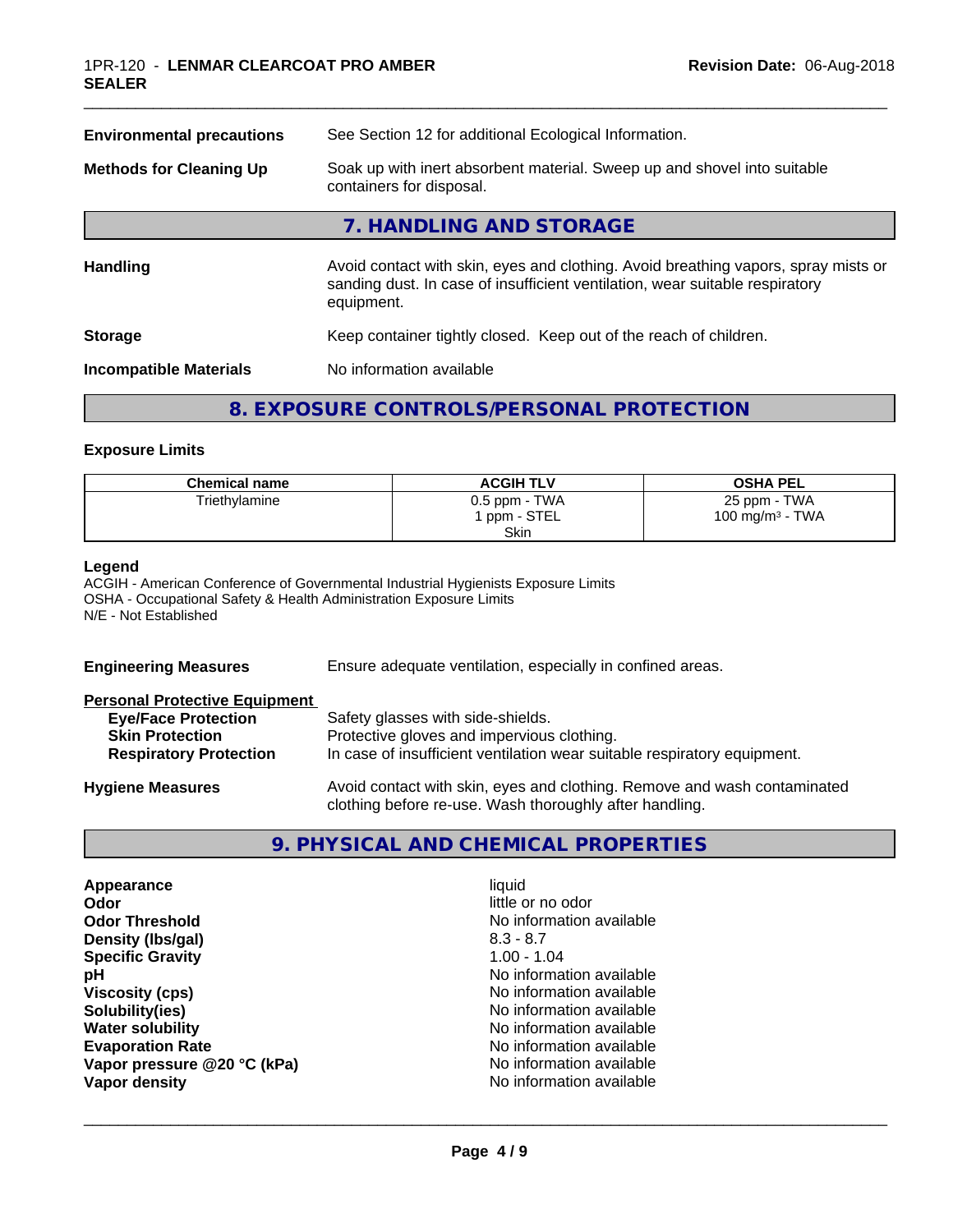#### 1PR-120 - **LENMAR CLEARCOAT PRO AMBER SEALER**

| $25 - 35$                |
|--------------------------|
| $25 - 35$                |
| $65 - 75$                |
| $65 - 75$                |
| < 275                    |
| 212                      |
| 100                      |
| 32                       |
| 0                        |
| Not applicable           |
| Not applicable           |
| Not applicable           |
| Not applicable           |
| Not applicable           |
| Not applicable           |
| No information available |
| No information available |
| No information available |
| No information available |
| No information available |
|                          |

# **10. STABILITY AND REACTIVITY**

\_\_\_\_\_\_\_\_\_\_\_\_\_\_\_\_\_\_\_\_\_\_\_\_\_\_\_\_\_\_\_\_\_\_\_\_\_\_\_\_\_\_\_\_\_\_\_\_\_\_\_\_\_\_\_\_\_\_\_\_\_\_\_\_\_\_\_\_\_\_\_\_\_\_\_\_\_\_\_\_\_\_\_\_\_\_\_\_\_\_\_\_\_

| <b>Reactivity</b>                       | Not Applicable                           |
|-----------------------------------------|------------------------------------------|
| <b>Chemical Stability</b>               | Stable under normal conditions.          |
| <b>Conditions to avoid</b>              | Prevent from freezing.                   |
| <b>Incompatible Materials</b>           | No materials to be especially mentioned. |
| <b>Hazardous Decomposition Products</b> | None under normal use.                   |
| Possibility of hazardous reactions      | None under normal conditions of use.     |

**11. TOXICOLOGICAL INFORMATION**

**Product Information**

#### **Information on likely routes of exposure**

**Principal Routes of Exposure** Eye contact, skin contact and inhalation.

**Acute Toxicity** 

**Product Information** No information available

# **Symptoms related to the physical,chemical and toxicological characteristics**

**Symptoms** No information available

# **Delayed and immediate effects as well as chronic effects from short and long-term exposure**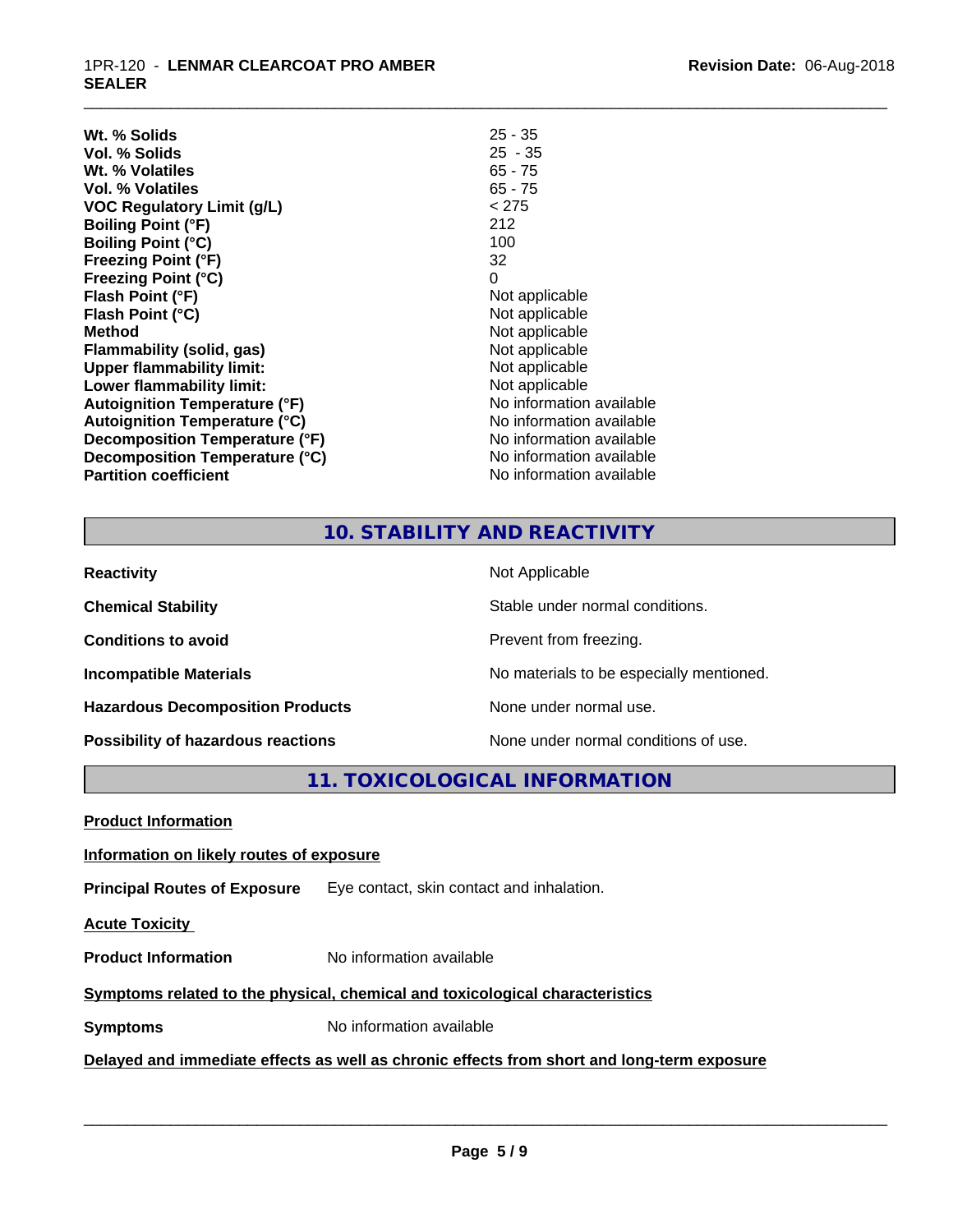| Eye contact<br><b>Skin contact</b> | May cause slight irritation.<br>Substance may cause slight skin irritation. Prolonged or repeated contact may dry<br>skin and cause irritation. |
|------------------------------------|-------------------------------------------------------------------------------------------------------------------------------------------------|
| <b>Inhalation</b>                  | May cause irritation of respiratory tract.                                                                                                      |
| Ingestion                          | Ingestion may cause gastrointestinal irritation, nausea, vomiting and diarrhea.                                                                 |
| <b>Sensitization</b>               | No information available                                                                                                                        |
| <b>Neurological Effects</b>        | No information available.                                                                                                                       |
| <b>Mutagenic Effects</b>           | No information available.                                                                                                                       |
| <b>Reproductive Effects</b>        | May damage fertility or the unborn child.                                                                                                       |
| <b>Developmental Effects</b>       | No information available.                                                                                                                       |
| <b>Target organ effects</b>        | No information available.                                                                                                                       |
| <b>STOT - single exposure</b>      | No information available.                                                                                                                       |
| <b>STOT - repeated exposure</b>    | No information available.                                                                                                                       |
| Other adverse effects              | No information available.                                                                                                                       |
| <b>Aspiration Hazard</b>           | No information available                                                                                                                        |

\_\_\_\_\_\_\_\_\_\_\_\_\_\_\_\_\_\_\_\_\_\_\_\_\_\_\_\_\_\_\_\_\_\_\_\_\_\_\_\_\_\_\_\_\_\_\_\_\_\_\_\_\_\_\_\_\_\_\_\_\_\_\_\_\_\_\_\_\_\_\_\_\_\_\_\_\_\_\_\_\_\_\_\_\_\_\_\_\_\_\_\_\_

#### **Numerical measures of toxicity**

**The following values are calculated based on chapter 3.1 of the GHS document**

| ATEmix (oral)                        | 24093 mg/kg |
|--------------------------------------|-------------|
| <b>ATEmix (dermal)</b>               | 54809 mg/kg |
| <b>ATEmix (inhalation-dust/mist)</b> | 40.5 ma/L   |
| ATEmix (inhalation-vapor)            | 387.7 mg/L  |

#### **Component Information**

1-Methyl-2-pyrrolidinone LD50 Oral: 3598 mg/kg (Rat) LD50 Dermal: 2000 mg/kg (Rabbit) **Triethylamine** LD50 Oral: 460 mg/kg (Rat) LD50 Dermal: 570 µg/L (Rabbit)

#### **Carcinogenicity**

*The information below indicateswhether each agency has listed any ingredient as a carcinogen:.*

**12. ECOLOGICAL INFORMATION**

### **Ecotoxicity Effects**

The environmental impact of this product has not been fully investigated.

#### **Product Information**

#### **Acute Toxicity to Fish**

No information available

#### **Acute Toxicity to Aquatic Invertebrates**

No information available

#### **Acute Toxicity to Aquatic Plants**

No information available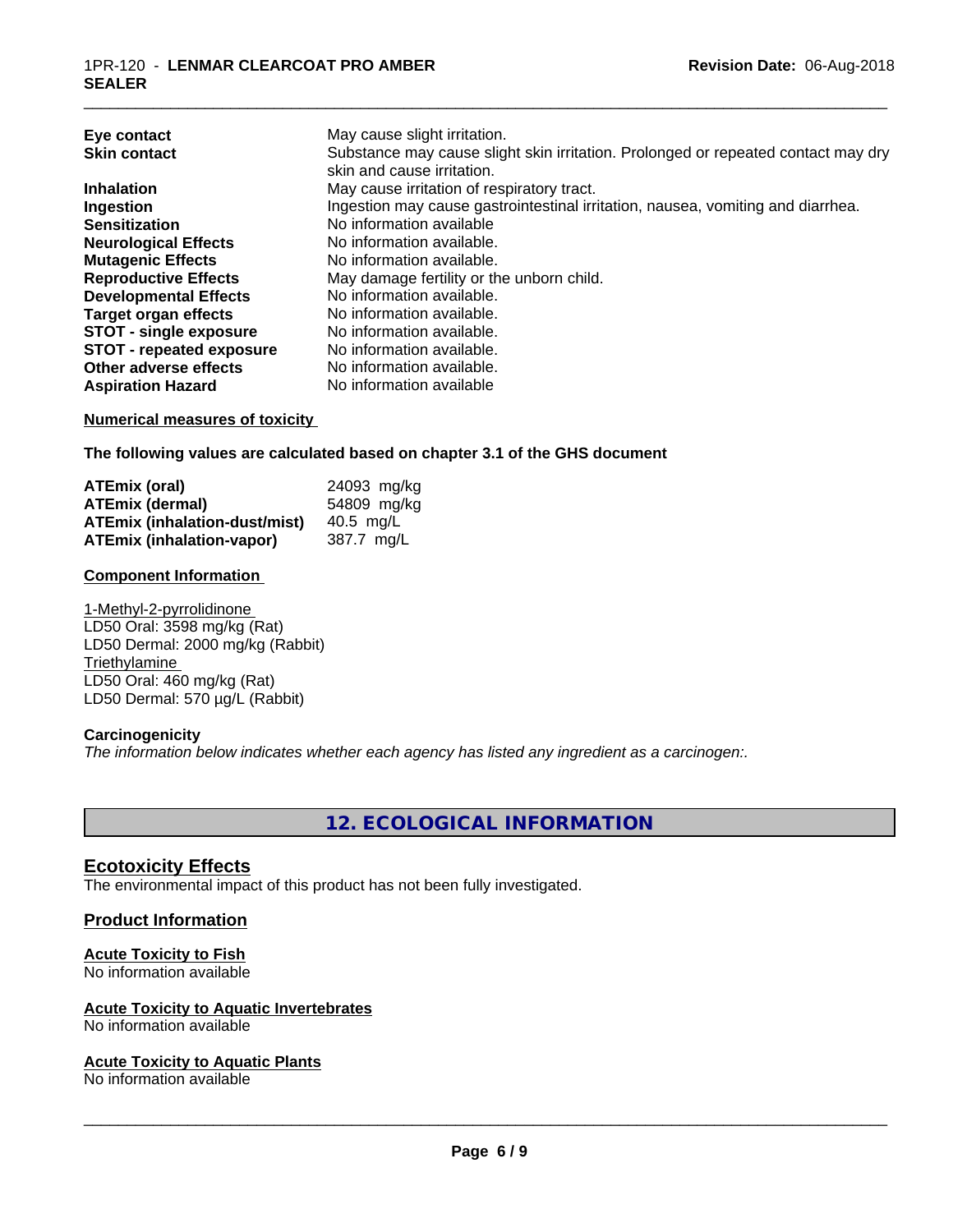#### **Persistence / Degradability**

No information available.

#### **Bioaccumulation**

There is no data for this product.

#### **Mobility in Environmental Media**

No information available.

#### **Ozone**

No information available

#### **Component Information**

#### **Acute Toxicity to Fish**

No information available

#### **Acute Toxicity to Aquatic Invertebrates**

No information available

#### **Acute Toxicity to Aquatic Plants**

No information available

|                                  | 13. DISPOSAL CONSIDERATIONS                                                                                                                                                                                               |
|----------------------------------|---------------------------------------------------------------------------------------------------------------------------------------------------------------------------------------------------------------------------|
| <b>Waste Disposal Method</b>     | Dispose of in accordance with federal, state, and local regulations. Local<br>requirements may vary, consult your sanitation department or state-designated<br>environmental protection agency for more disposal options. |
|                                  | 14. TRANSPORT INFORMATION                                                                                                                                                                                                 |
| <b>DOT</b>                       | Not regulated                                                                                                                                                                                                             |
| <b>ICAO/IATA</b>                 | Not regulated                                                                                                                                                                                                             |
| <b>IMDG / IMO</b>                | Not regulated                                                                                                                                                                                                             |
|                                  | <b>15. REGULATORY INFORMATION</b>                                                                                                                                                                                         |
| <b>International Inventories</b> |                                                                                                                                                                                                                           |

\_\_\_\_\_\_\_\_\_\_\_\_\_\_\_\_\_\_\_\_\_\_\_\_\_\_\_\_\_\_\_\_\_\_\_\_\_\_\_\_\_\_\_\_\_\_\_\_\_\_\_\_\_\_\_\_\_\_\_\_\_\_\_\_\_\_\_\_\_\_\_\_\_\_\_\_\_\_\_\_\_\_\_\_\_\_\_\_\_\_\_\_\_

#### **TSCA: United States** Yes - All components are listed or exempt. **DSL: Canada** Yes - All components are listed or exempt.

# **Federal Regulations**

| SARA 311/312 hazardous categorization |     |
|---------------------------------------|-----|
| Acute health hazard                   | Yes |
| Chronic Health Hazard                 | Yes |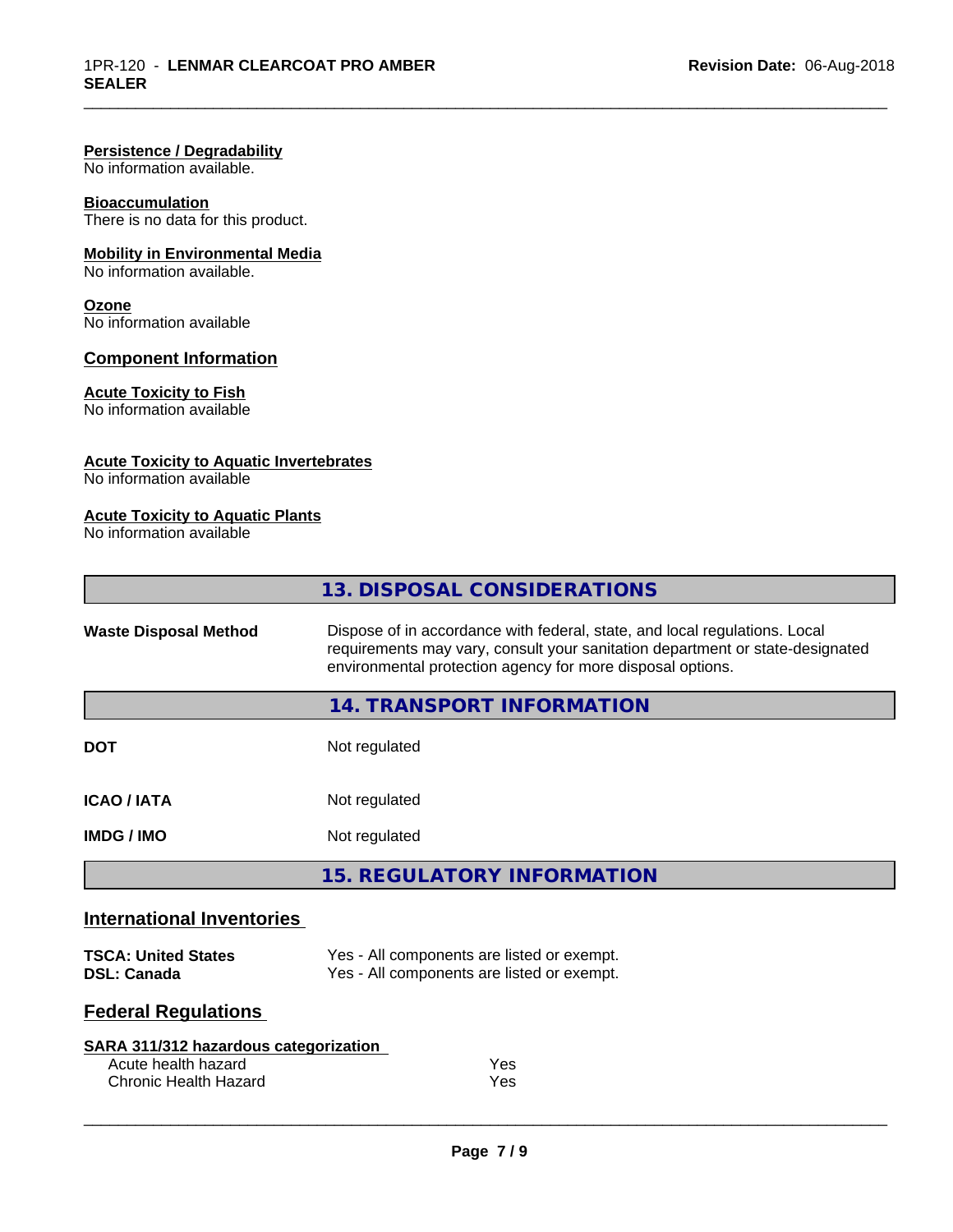| Fire hazard                       | N٥ |  |
|-----------------------------------|----|--|
| Sudden release of pressure hazard | Nο |  |
| Reactive Hazard                   | No |  |

# **SARA 313**

Section 313 of Title III of the Superfund Amendments and Reauthorization Act of 1986 (SARA). This product contains a chemical or chemicals which are subject to the reporting requirements of the Act and Title 40 of the Code of Federal Regulations, Part 372:

| <b>Chemical name</b>     | <b>CAS No.</b> | Weight-% | <b>CERCLA/SARA 313</b><br>(de minimis concentration) |
|--------------------------|----------------|----------|------------------------------------------------------|
| 1-Methyl-2-pyrrolidinone | 872-50-4       |          |                                                      |
| Triethvlamine            | 121-44-8       |          |                                                      |

\_\_\_\_\_\_\_\_\_\_\_\_\_\_\_\_\_\_\_\_\_\_\_\_\_\_\_\_\_\_\_\_\_\_\_\_\_\_\_\_\_\_\_\_\_\_\_\_\_\_\_\_\_\_\_\_\_\_\_\_\_\_\_\_\_\_\_\_\_\_\_\_\_\_\_\_\_\_\_\_\_\_\_\_\_\_\_\_\_\_\_\_\_

#### **Clean Air Act,Section 112 Hazardous Air Pollutants (HAPs) (see 40 CFR 61)**

This product contains the following HAPs:

| <b>Chemical name</b> | CAS No.  | Weight-% | <b>Hazardous Air Pollutant</b> |
|----------------------|----------|----------|--------------------------------|
|                      |          |          | (HAP)                          |
| Triethylamine        | 121-44-8 |          | Listed                         |

# **US State Regulations**

### **California Proposition 65**

# **A WARNING:** Cancer and Reproductive Harm– www.P65warnings.ca.gov

#### **State Right-to-Know**

| <b>Chemical name</b>                            | achucatte<br>IVIG:<br>-33au11u3 <del>c</del> u3 | . Jersev<br><b>Nev</b> | Pennsvlvania |
|-------------------------------------------------|-------------------------------------------------|------------------------|--------------|
| .<br>`-Methyl-∠<br>e-pyrrolidinone?<br><u>_</u> |                                                 |                        |              |
| Triethylamine                                   |                                                 |                        |              |

#### **Legend**

X - Listed

# **16. OTHER INFORMATION**

| HMIS -                                                                                                     | Health: $2^*$ | <b>Flammability: 0</b> | <b>Reactivity: 0</b> | $PPE: -$ |
|------------------------------------------------------------------------------------------------------------|---------------|------------------------|----------------------|----------|
| <b>HMIS Legend</b><br>0 - Minimal Hazard<br>1 - Slight Hazard<br>2 - Moderate Hazard<br>3 - Serious Hazard |               |                        |                      |          |
| 4 - Severe Hazard<br>* - Chronic Hazard                                                                    |               |                        |                      |          |

X - Consult your supervisor or S.O.P. for "Special" handling instructions.